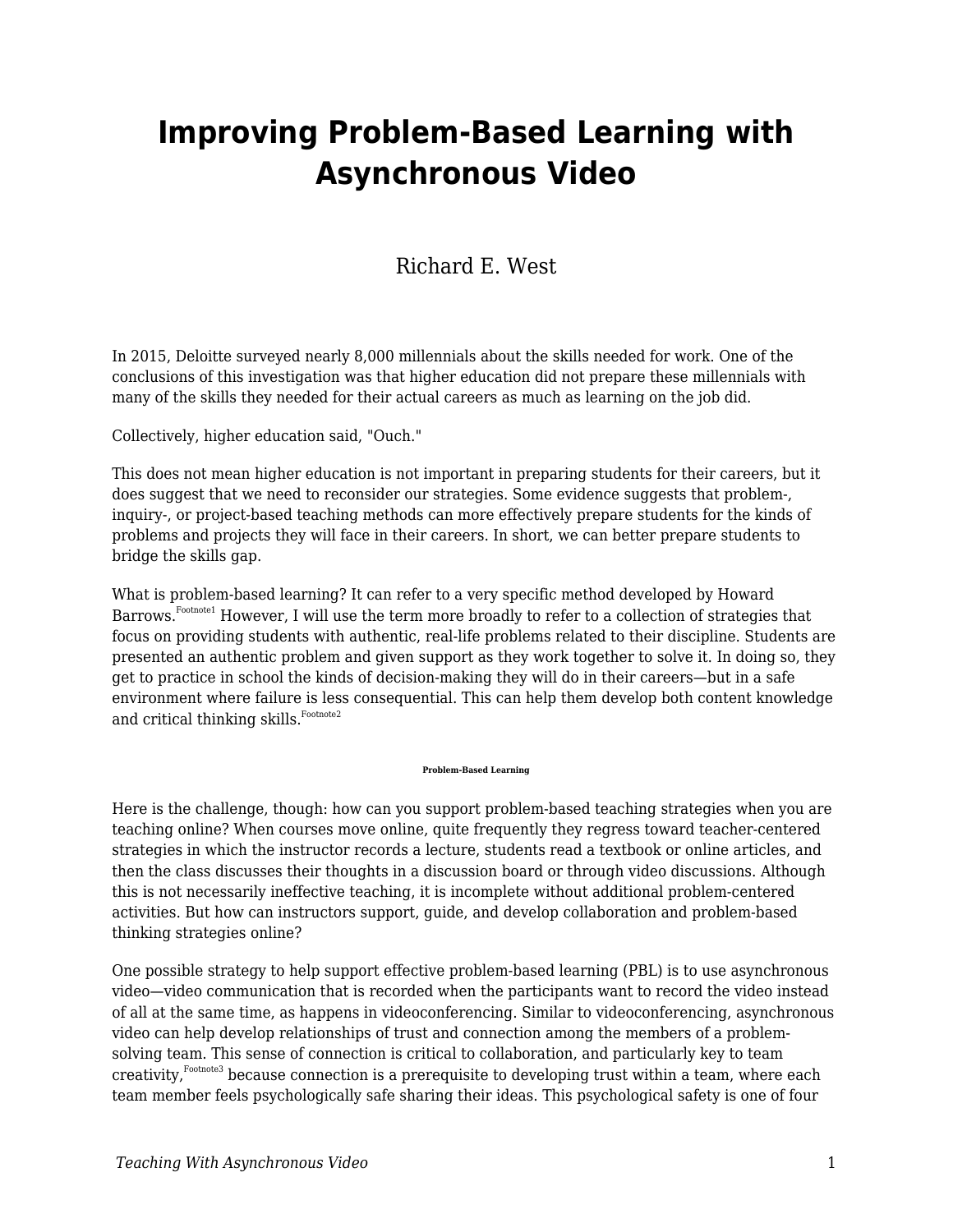key facets that Neil Anderson and Michael West found contributed to a positive team climate for innovation, along with a shared group vision, a commitment to excellence by each team member, and support for innovation in the organization. $^{\mathrm{Footho t}4}$  Because asynchronous video can communicate nonverbal cues, we have found in our research that it can deepen this sense of connection and community.Footnote5

Besides deepening a sense of connection, asynchronous video can support problem-based learning in two other ways: first, by communicating more information about the problem context, and second, by facilitating effective team communication.

## **Asynchronous Videos as Triggers for Problem-Based Learning**

Good problem-based instruction begins with a good trigger, or an authentic problem, described in its context. Often these triggers are written case studies, but providing visual context is important too. Before asynchronous video was common, instructors often provided images as part of problem-based learning triggers. More recently, though, researchers have studied how video can benefit PBL and discovered that video triggers can be more motivating, are preferred by many students, and can help them develop more realistic understandings of the problem.<sup>Footnote6</sup>

As an example, one team of scholars at the University of Hong Kong studied the PBL sessions of students who received text triggers versus those who received video triggers. They found that those who were prompted by video spent less time simply defining and identifying the problem and more time exploring the solution—and students developed better observational and reasoning skills.<sup>Footnote7</sup> In other words, they understood the problem quicker and were able to more efficiently move toward solving the problem. As these scholars explained about the use of video as a trigger in medical education, "Video may be a better medium because it preserves the original language, encourages the active extraction of information, avoids depersonalization of patients, and allows direct observation of clinical consultations. In short, it exposes the students to the complexity of actual clinical problems."

#### **Using Asynchronous Video to Support Team Interactions**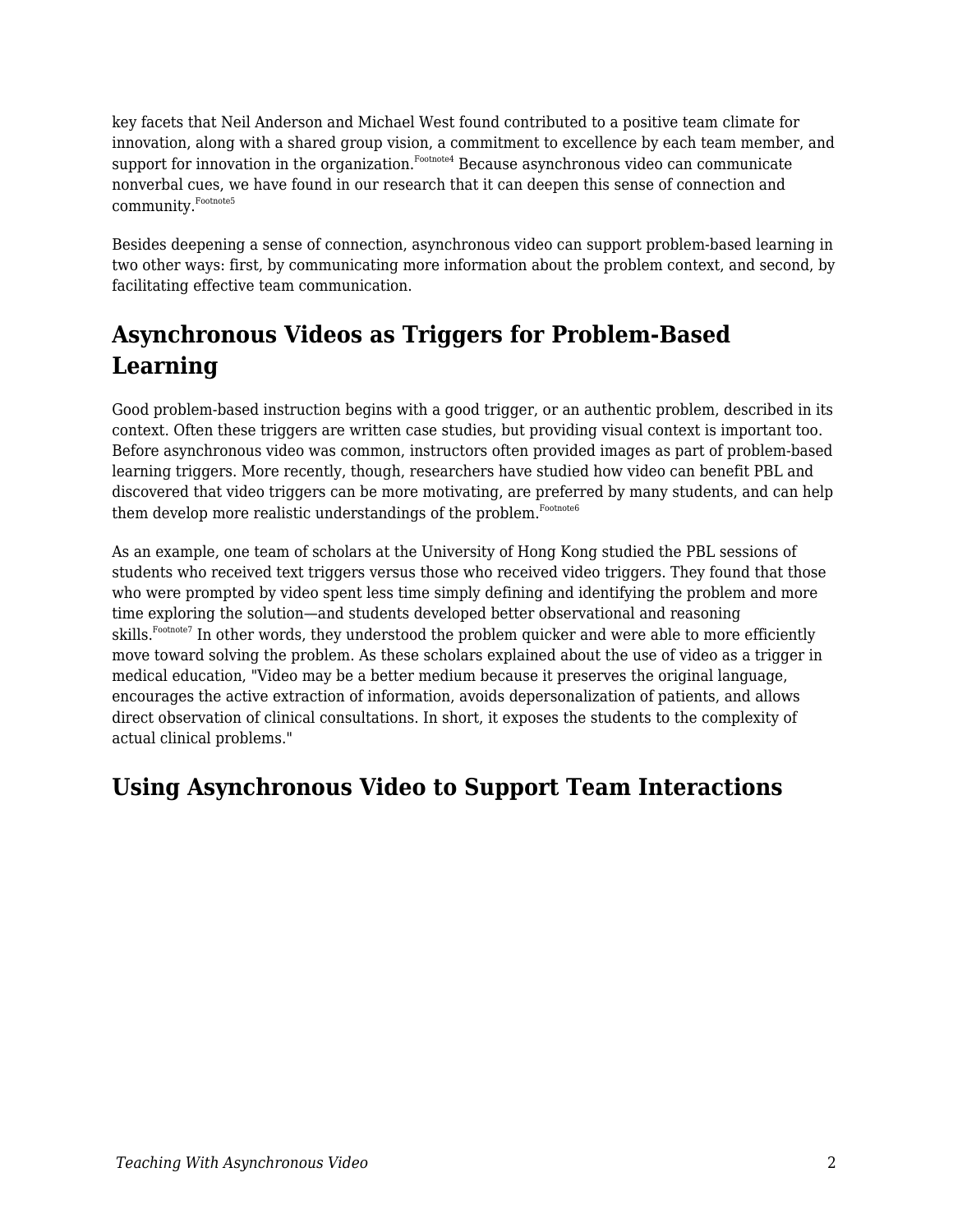

**Image CC-BY/SA from [www.lumaxart.com/](http://www.lumaxart.com/)**

Aside from serving as a trigger to start students on their problem-solving activity, asynchronous video can also be helpful in managing group interactions. A well-known problem with group creativity is the danger of falling into groupthink, in which the group coalesces too quickly around an idea without individual thinking, analysis, and questioning. This can be particularly problematic in synchronous situations, such as in-person discussions or live video conferences, because after one person in the group offers a suggestion, it becomes difficult, cognitively, for students to *not* think about that suggestion and instead consider new ideas. To combat this problem, team leaders will often ask members of the team to first identify their own ideas and rank them, prior to meeting together where the team can discuss the ideas and reach consensus.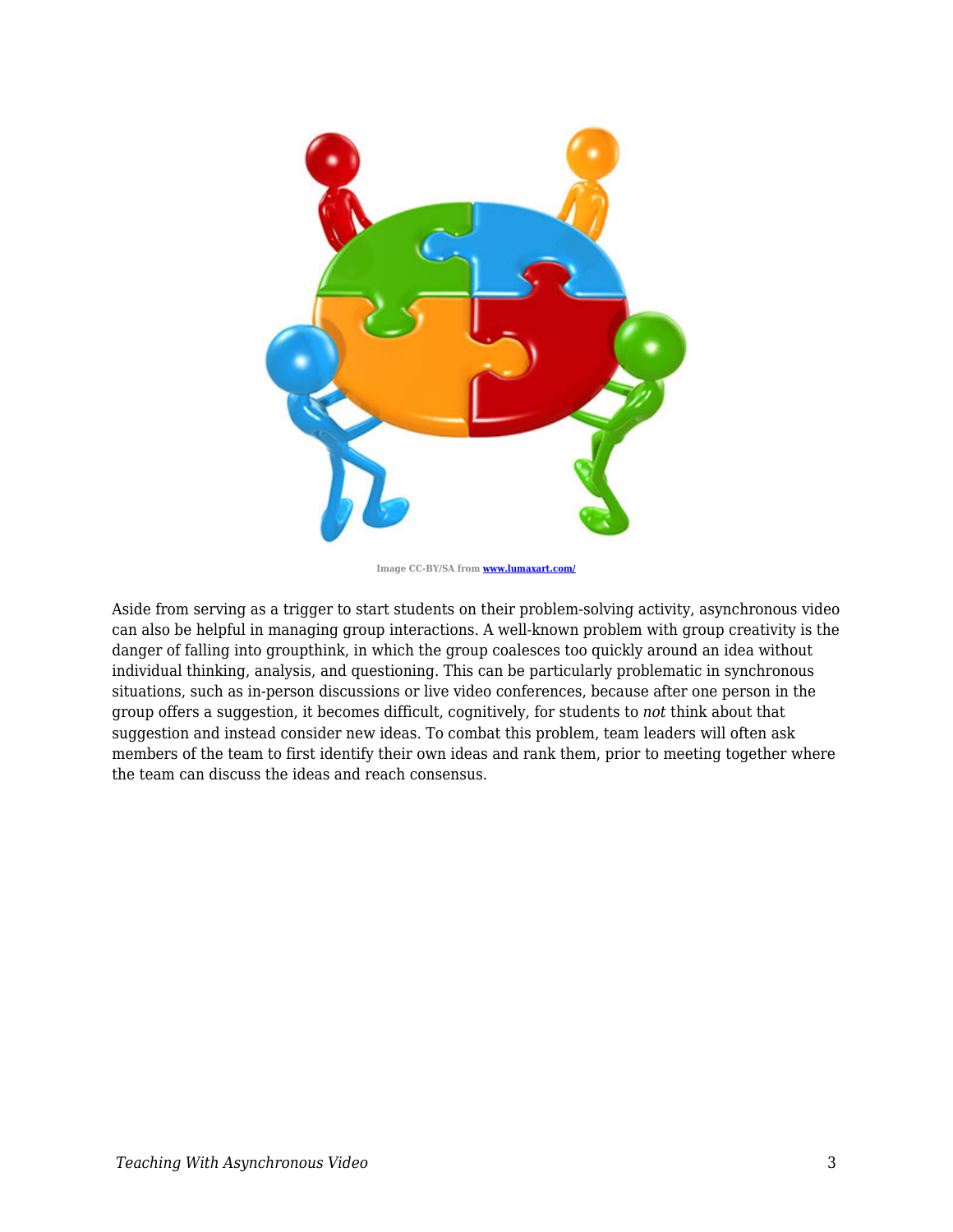

When team members are asked to develop their own ideas independently, the team is less likely to fall into groupthink. Because of the danger of groupthink, using asynchronous video can be an effective strategy for initial group brainstorming discussions by asking team members to first submit video responses showing their ideas for solving the problem before then viewing their peers' videos. In addition, because asynchronous video slows down the conversation, participants may be more thoughtful in their responses, especially if they can delete their response and resubmit a revised idea.

Using video in problem-solving teams has also been shown to help overcome cultural barriers—asynchronous video carries the added benefit of allowing team members who speak other languages to replay or slow down the video to improve comprehension. $^{\mathrm{Fochrote}8}$  Many tools also allow for qualitative analysis of asynchronous video to sort portions of video into different themes/topics, which can help leaders or team members better evaluate and improve team processes. Also, in some situations, it may be helpful to have students create videos as the outputs of their problem-solving exercise in order not only to better communicate their PBL outputs but also to be able to explain their problem-solving processes and thinking.<sup>Footnote9</sup>

Finally, an important member of any problem-solving team is the instructor, who can provide advice, mentoring, context, and other forms of assistance. Because problem-solving teams within the same class may be working on different timelines, different problems, or at different paces, asynchronous video can be helpful for allowing these student teams to ask the instructor for assistance when they need it. The nature of video may also allow the instructor to more quickly engage in the brainstorming process with students than through text.

### **Asynchronous Video: A New Frontier in Problem-Based Learning**

As new technologies have emerged in the past few years, asynchronous video is becoming easier to use in more and varied ways. This is a new frontier, and much research is still needed to understand its potential effects. For example, while some research has found that video can deepen critical thinking and comprehension for students, other studies have argued the opposite, perhaps because the video contains distracting elements.<sup>Footnote10</sup> Also, while students in some studies said they like the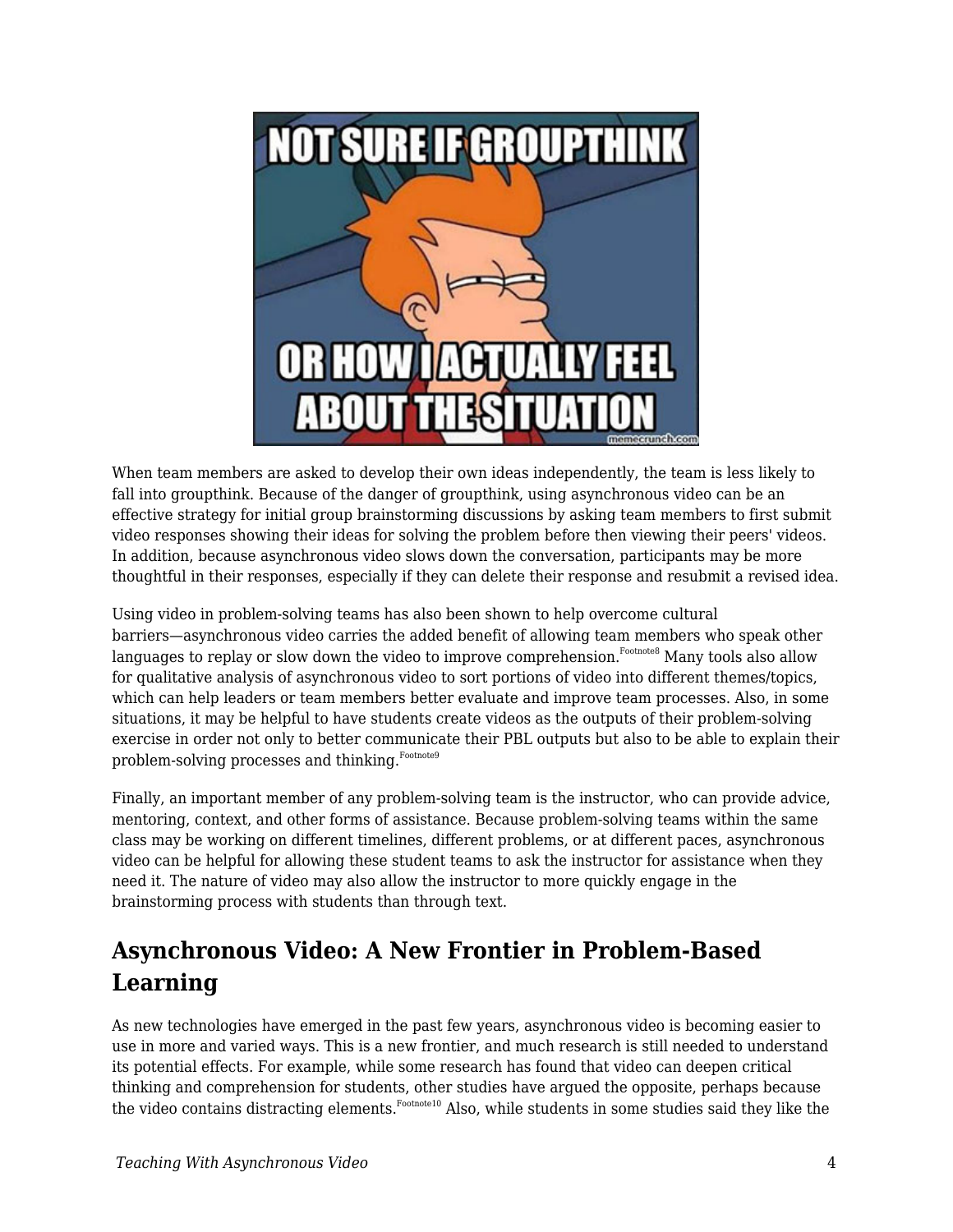use of asynchronous video, students in other studies prefer text communication or triggers. Footnote11

This variability is not surprising. The research in this area is still very new, and students often have differing preferences for how and when they prefer to engage in education. What is important, though, is for teachers to use a variety of methods for engaging their students and to explore when, where, and why these different methods can support the students they teach. For this reason, asynchronous video is an intriguing addition to the standard approaches already used to support problem-, project-, and inquiry-based learning.

#### **Acknowledgment**

This chapter was written with the support of EdConnect and previously published at https://er.educause.edu/blogs/2021/2/improving-problem-based-learning-with-asynchronous-video.

#### **Notes**

- 1. Andrew Walker, Heather Leary, Cindy Hmelo-Silver, and Peggy A. Ertmer, eds., *[Essential](http://www.thepress.purdue.edu/titles/format/9781612493688) [Readings in Problem-Based Learning: Exploring and Extending the Legacy of Howard S.](http://www.thepress.purdue.edu/titles/format/9781612493688) [Barrows](http://www.thepress.purdue.edu/titles/format/9781612493688)* (West Lafayette, IN: Purdue University Press, 2015).
- 2. Cindy E. Hmelo-Silver, ["Problem-Based Learning: What and How Do Students](https://link.springer.com/article/10.1023/B:EDPR.0000034022.16470.f3) [Learn?"](https://link.springer.com/article/10.1023/B:EDPR.0000034022.16470.f3) *Educational Psychology Review* 16, no. 3 (2004): 235–266.
- 3. Jill E. Nemiro, ["Connection in Creative Virtual Teams,"](https://jbam.scholasticahq.com/article/814) *Journal of Behavioral and Applied Management* 2, no. 2 (2001).
- 4. Neil R. Anderson and Michael A. West, ["Measuring Climate for Work Group Innovation:](https://onlinelibrary.wiley.com/doi/abs/10.1002/(SICI)1099-1379(199805)19:3%3C235::AID-JOB837%3E3.0.CO;2-C) [Development and Validation of the Team Climate Inventory,"](https://onlinelibrary.wiley.com/doi/abs/10.1002/(SICI)1099-1379(199805)19:3%3C235::AID-JOB837%3E3.0.CO;2-C) *Journal of Organizational Behavior* 19, no. 3 (1998): 235–258.
- 5. Rebecca A. Thomas, Richard E. West, and Jered Borup, ["An Analysis of Instructor Social](https://www.sciencedirect.com/science/article/abs/pii/S1096751617300301) [Presence in Online Text and Asynchronous Video Feedback Comments,"](https://www.sciencedirect.com/science/article/abs/pii/S1096751617300301) *The Internet and Higher Education* 33 (April 2017): 61–73; Jered Borup, Richard E. West, and Rebecca Thomas, ["The Impact of Text versus Video Communication on Instructor Feedback in Blended](https://eric.ed.gov/?id=EJ1054719) [Courses,"](https://eric.ed.gov/?id=EJ1054719) *Educational Technology Research and Development* 63, no. 2 (April 2015): 161–184.
- 6. Päivi M. Rasi and Sari Poikela, ["A Review of Video Triggers and Video Production in Higher](https://eric.ed.gov/?id=EJ1101382) [Education and Continuing Education PBL Settings,"](https://eric.ed.gov/?id=EJ1101382) *Interdisciplinary Journal of Problem-Based Learning* 10, no. 1: (April 2016); Bas A. De Leng, D.H. Dolmans, M.W. Van de Wiel, A. M. M. Muijtjens, and Cees Van der Vleuten, ["How Video Cases Should Be Used as Authentic Stimuli](https://www.researchgate.net/publication/6534638_How_video_cases_should_be_used_as_authentic_stimuli_in_problem-based_medical_education) [in Problem‐Based Medical Education,"](https://www.researchgate.net/publication/6534638_How_video_cases_should_be_used_as_authentic_stimuli_in_problem-based_medical_education) *Medical Education* 41, no. 2 (March 2007): 181–188.
- 7. Lap Ki Chan, Jingyan Lu, Mary S.M. Ip, and Amber L.M. Yip, ["Effects of Video Triggers on the](https://link.springer.com/chapter/10.1007/978-94-007-2515-7_9) [PBL Process,"](https://link.springer.com/chapter/10.1007/978-94-007-2515-7_9) in *Problem-Based Learning in Clinical Education*, eds. Susan Bridges, Colman McGrath, and Tara L. Whitehill (Springer Science+Business Media, 2021): 139–150; Lap Ki Chan, Nivritti G. Patil, Julie Y. Chen, Jamie C. M. Lam, Chak S. Lau, and Mary S. M. Ip, ["Advantages of Video Trigger in Problem-Based Learning,"](https://www.researchgate.net/publication/46008080_Advantages_of_video_trigger_in_problem-based_learning) *Medical Teacher* 32, no. 9 (2010): 760–765.
- 8. Cindy E. Hmelo-Silver, Jiyoon Jung, Susanne Lajoie, Yawen Yu, Jingyan Lu, Jeffrey Wiseman, and Lap Ki Chan, ["Video as Context and Conduit for Problem-Based Learning,"](https://link.springer.com/chapter/10.1007/978-3-319-08275-2_4) in *Educational Technologies in Medical and Health Sciences Education*, eds. Susan Bridges, Lap Ki Chan, and Cindy E. Hmelo-Silver (Springer International Publishing Switzerland, 2016): 57–77.
- 9. Päivi Hakkarainen, ["Promoting Meaningful Learning through Video Production-Supported](https://eric.ed.gov/?id=EJ1058716) [PBL,"](https://eric.ed.gov/?id=EJ1058716) *Interdisciplinary Journal of Problem-Based Learning* 5, no. 1 (2011): 4.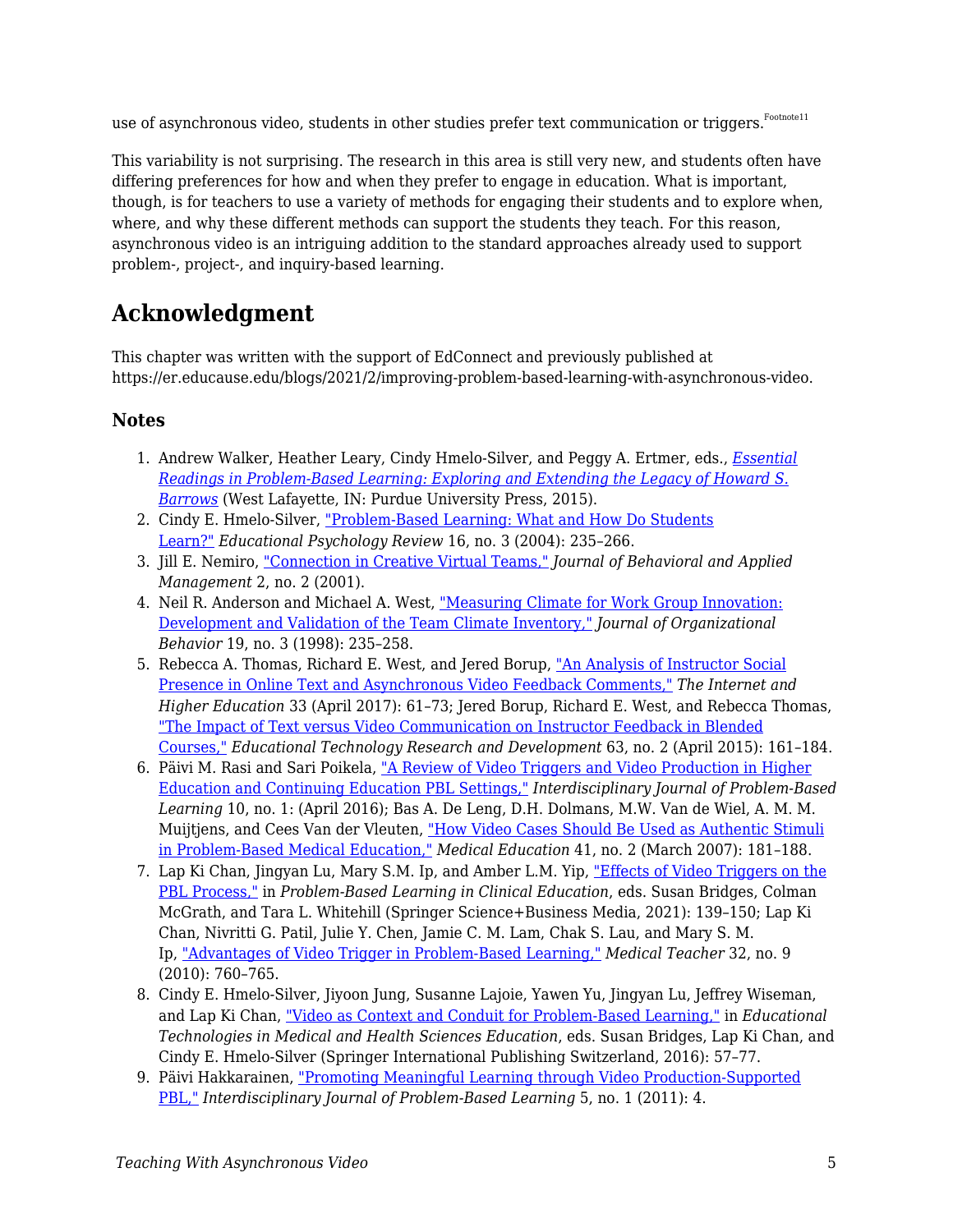- 10. Hee Jun Choi and Scott D. Johnson, ["The Effect of Problem-Based Video Instruction on Learner](https://eric.ed.gov/?id=EJ773079) [Satisfaction, Comprehension, and Retention in College Courses,"](https://eric.ed.gov/?id=EJ773079) *British Journal of Educational Technology* 38, no. 5 (2007): 885–895; Robin Basu Roy and Graham T. McMahon, ["Video‐Based](https://www.researchgate.net/publication/221721864_Video-based_cases_disrupt_deep_critical_thinking_in_problem-based_learning) [Cases Disrupt Deep Critical Thinking in Problem‐Based Learning,"](https://www.researchgate.net/publication/221721864_Video-based_cases_disrupt_deep_critical_thinking_in_problem-based_learning) *Medical Education* 46, no. 4 (April 2012): 426–435.
- 11. Robin Holding Kay and Ilona Kletskin, ["Evaluating the Use of Problem-Based Video Podcasts to](https://www.researchgate.net/publication/235676133_Evaluating_the_Use_of_Problem-Based_Video_Podcasts_to_Teach_Mathematics_in_Higher_Education) [Teach Mathematics in Higher Education,"](https://www.researchgate.net/publication/235676133_Evaluating_the_Use_of_Problem-Based_Video_Podcasts_to_Teach_Mathematics_in_Higher_Education) *Computers & Education* 59, no. 2 (September 2012): 619–627.